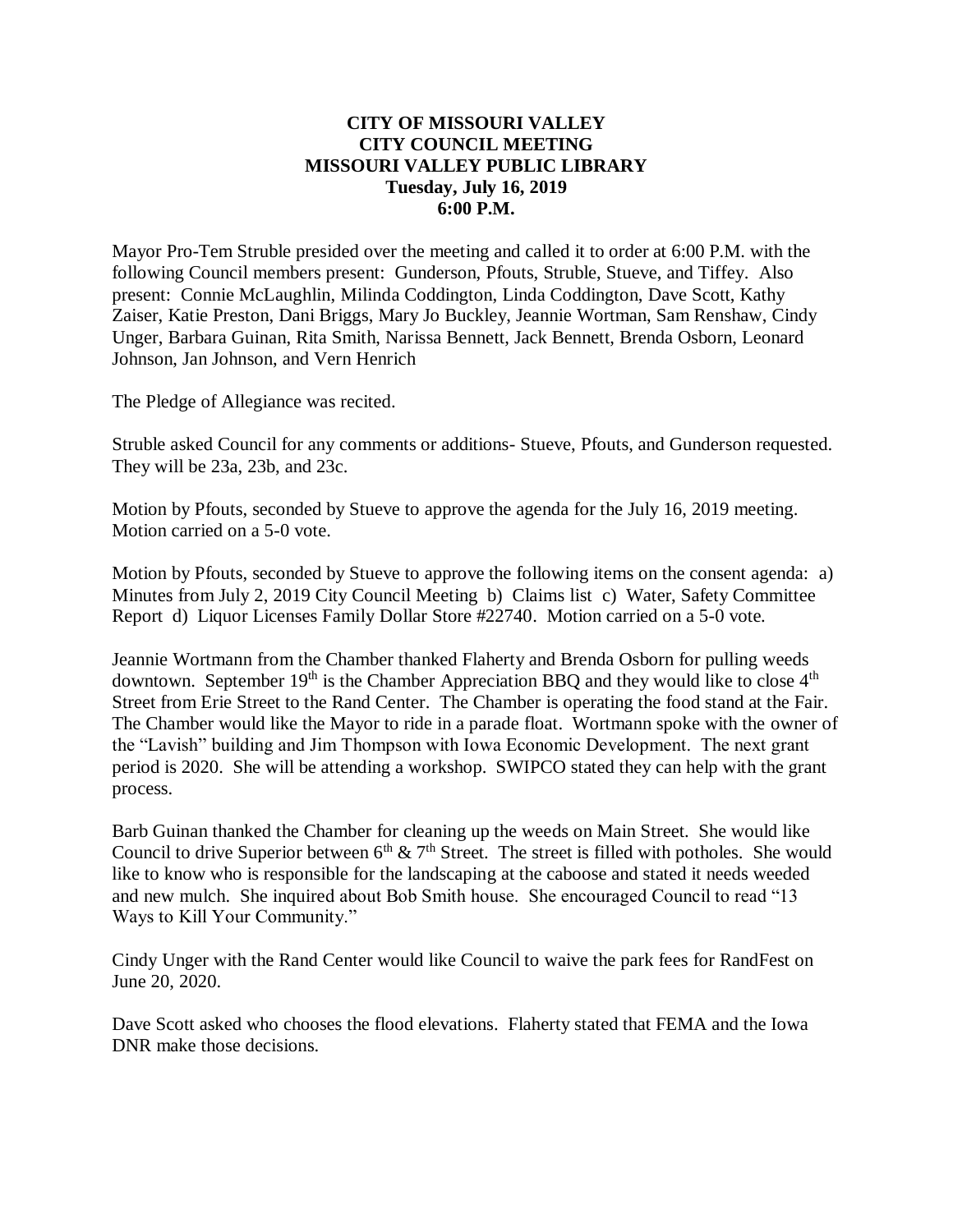Tracy Stueve wanted to know the status of her complaints. Flaherty stated that the City is still working on the complaint. The Building Inspector has contacted the property owner and a letter has been sent out.

Walter Mason would like the City to pay his plumbing bill. The City told him that his curb stop at 407 West Erie Street did not work and he needed to fix it. When the plumber came to fix the curb stop, the plumber found it within two minutes and it worked. Flaherty stated that the curb stop was buried and could not be found. It was 3 to 4 inches below the ground and it is the property owner's responsibility to maintain the curb stop and per ordinance, it should be level with the ground.

Motion by Tiffey, seconded by Gunderson to waive kitchen fee for RandFest for June 2020. Ayes: Tiffey, Gunderson, Struble Nays: Pfouts, Stueve. Motion carried on a 3-2 vote.

Motion by Pfouts, seconded by Stueve to approve the Missouri Valley Housing Study. Motion carried on a 5-0 vote.

Jim Olmsted with Olmsted & Perry gave several updates. The City and Olmsted have been going thru damages and inventories for FEMA. FEMA has to approve the disaster inventory. There have been rutting and settlement issues on  $5<sup>th</sup>$  Street. The contractor will replace dirt and reseed in September. Olmsted met with the property owners on Grove Street. The property owners are going to work on the drainage issues. Olmsted stated that the studies should be completed in August. He has not received the costs for the Library repairs and noted that there is a new crack. Olmsted spoke with the City Attorney about the Tamarack property. They recommend that the City enters into two contracts. One contract with a contractor to do the work and another contract with Midstates Bank for additional fees above the bond payment and engineering work. Stueve inquired about maintenance on the fire hydrants. People Service flushes the hydrants annually, in the Spring and Fall. They did not flush the hydrants last year because of the repairs at the Water Treatment Plant. Olmsted stated that he is still working with the Railroad on damages.

Motion by Pfouts, seconded by Stueve to direct City Attorney and City Engineer to work on the agreement details between the City and Midstates Bank related to the Tamarack Development in order to finish the incomplete work to the satisfaction of the City. Motion carried on a 5-0 vote.

Motion by Stueve, seconded by Pfouts to approve Mayor's appointment of Mark Leusink to the Library Board of Trustees, filling Jesse Render's term, expiring June 2023. Motion carried on a 5-0 vote.

Motion by Tiffey, seconded by Stueve to approve Caleb Wohlers as Fire Chief, effective August 1, 2019, per election results. Motion carried on a 5-0 vote.

Motion by Tiffey, seconded by Gunderson to approve Candidates for Fire Department, pending physicals. Motion carried on a 5-0 vote.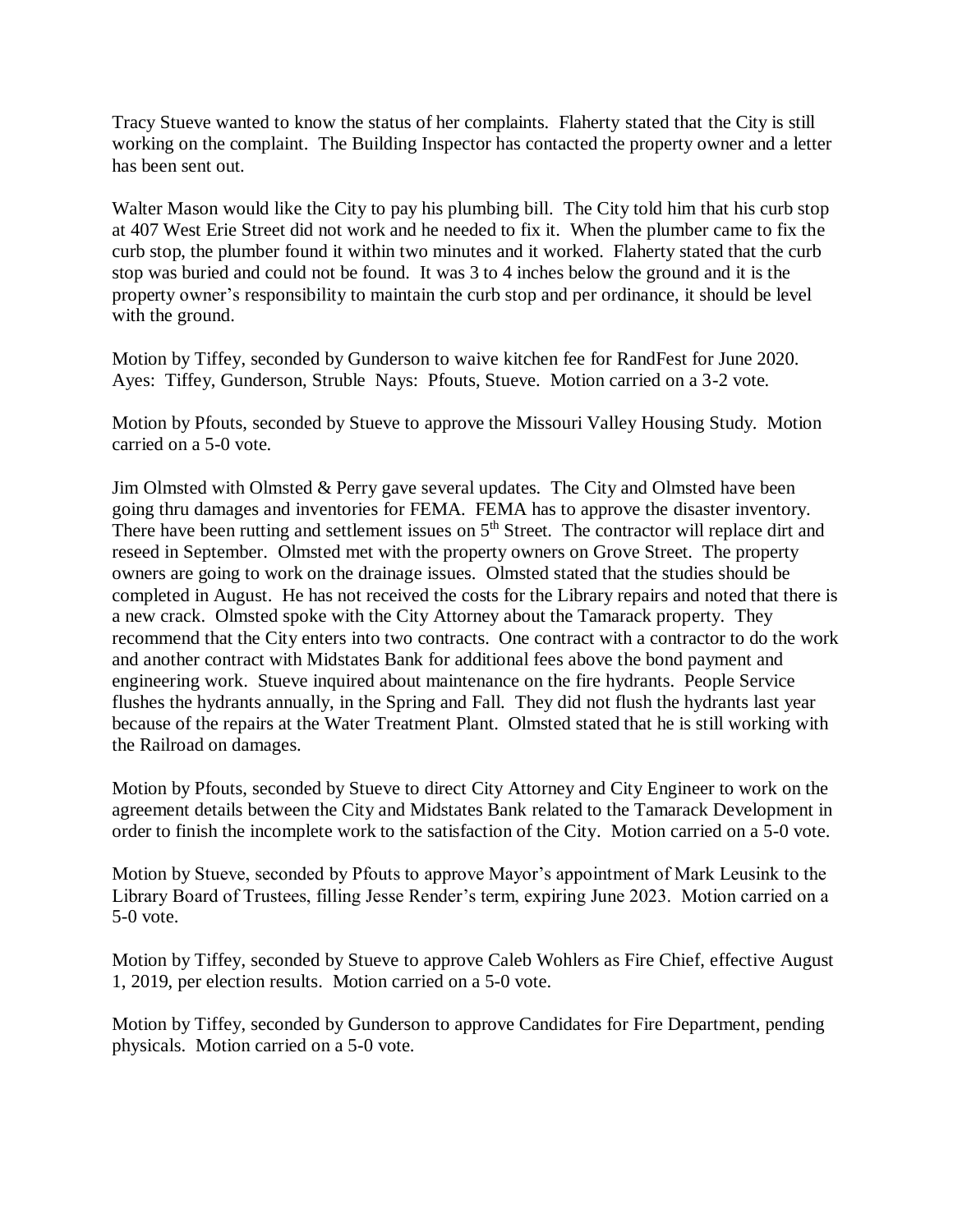Discussion was held on the bridge at the Airport. Struble stated the Airport Authority is paying for the bridge. Motion by Pfouts, seconded by Stueve to table the item. Melba Struble explained that the County needs the improvements to go through the City and the Airport Authority will pay for the repairs. Motion by Pfouts, seconded by Stueve to approve Harrison County's estimate of \$2,025.60 to repair the Airport Bridge and the Airport Authority pay for the repairs. Motion carried on a 5-0 vote.

Motion by Pfouts, seconded by Gunderson to approve purchase of Skyjack Scissor Lift from D/C Electric in the amount of \$4,500.00. Motion carried on a 5-0 vote.

Motion by Pfouts, seconded by Stueve to approve the estimate from Blue Lake Websites. Motion carried on a 5-0 vote.

Motion by Pfouts, seconded by Stueve to approve the estimate from powersource. Motion carried on a 5-0 vote.

Discussion was held on the wage for Counter Help. They would like to increase the starting wage to \$7.50. Resolution #19-24 was introduced Setting Wage-Seasonal Help. Motion by Stueve, seconded by Pfouts with the wage starting at \$7.50. Motion carried on a 5-0 vote.

Resolution #19-25 was introduced Setting Wage-Myer. Motion by Pfouts, seconded by Stueve. Motion carried on a 5-0 vote.

Discussion was held on the Hiring Process Policy. Council will email the changes to Flaherty and she will put together a draft resolution for the next meeting.

Discussion was held on the Employee Handbook. Council will email the changes to Flaherty and she will give the recommendations to Ahlers & Cooney.

Pfouts would like Council to adopt a Code of Conduct. Flaherty will email Council. Pfouts would like Department Heads to attend meetings once per month to give Council updates. Council agreed and would like Department Heads to attend the first meeting each month. Struble wanted to make sure that Council was aware that the employees would receive two hour call back time.

Stueve had no comments.

Gunderson would like changes to the language in the handbook.

Flaherty had no comments.

Motion by Pfouts, seconded by Stueve to enter into closed session at 7:22 p.m. per IA Code  $21.5(1)(i)$  to evaluate the professional competency of an individual whose appointment, hiring, performance, or discharge is being considered when necessary to prevent needless and irreparable injury to that individual's reputation. Motion carried on a 5-0 vote.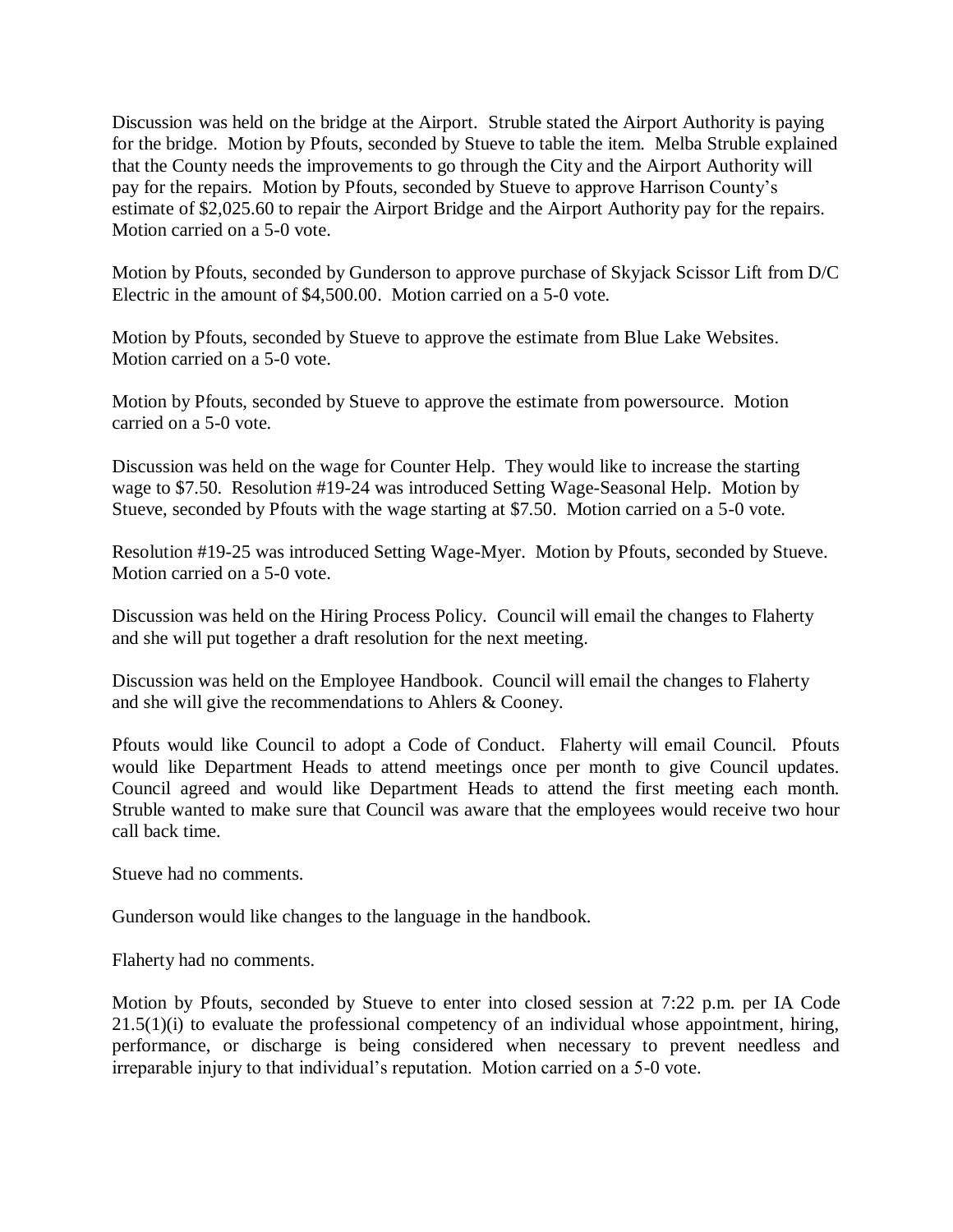Motion by Pfouts, seconded by Stueve to return to open session at 7:43 p.m. Motion by Stueve, seconded by Pfouts to give Katie Preston a \$14.00 raise starting next season with \$.25 raise thereafter, 3 year contract, and Flaherty to make additional changes to the contract. Motion carried on a 5-0 vote.

Motion by Pfouts, seconded by Stueve adjourn at 7:46 p.m. Motion carried on a 5-0 vote.

Sherman Struble, Mayor Pro-Tem

Attest: Jodie Flaherty, City Clerk

### **RESOLUTION 19-24**

### **RESOLUTION SETTING WAGES OF SEASONAL EMPLOYEES**

WHEREAS, the City Council has approved the following pay schedule for employees as follows:

| Position     | Name       | <u>Rate</u> |
|--------------|------------|-------------|
| Counter Help | <b>TBD</b> | \$7.50      |

NOW, THEREFORE, BE IT RESOLVED BY THE CITY COUNCIL OF CITY OF MISSOURI VALLEY, IOWA:

That the employees shall be paid the wage as indicated above effective July 16, 2019.

Passed and approve this 16<sup>th</sup> day of July, 2019.

\_\_\_\_\_\_\_\_\_\_\_\_\_\_\_\_\_\_\_\_\_\_\_\_\_\_\_\_\_\_\_\_\_\_

 \_\_\_\_\_\_\_\_\_\_\_\_\_\_\_\_\_\_\_\_\_\_\_\_\_\_\_\_\_\_\_ Sherm Struble, Mayor Pro-Tem

ATTEST:

Jodie Flaherty, City Clerk

## **RESOLUTION 19-25**

## RESOLUTION SETTING WAGE

WHEREAS, the City Council has approved the following pay schedule for employees as follows: